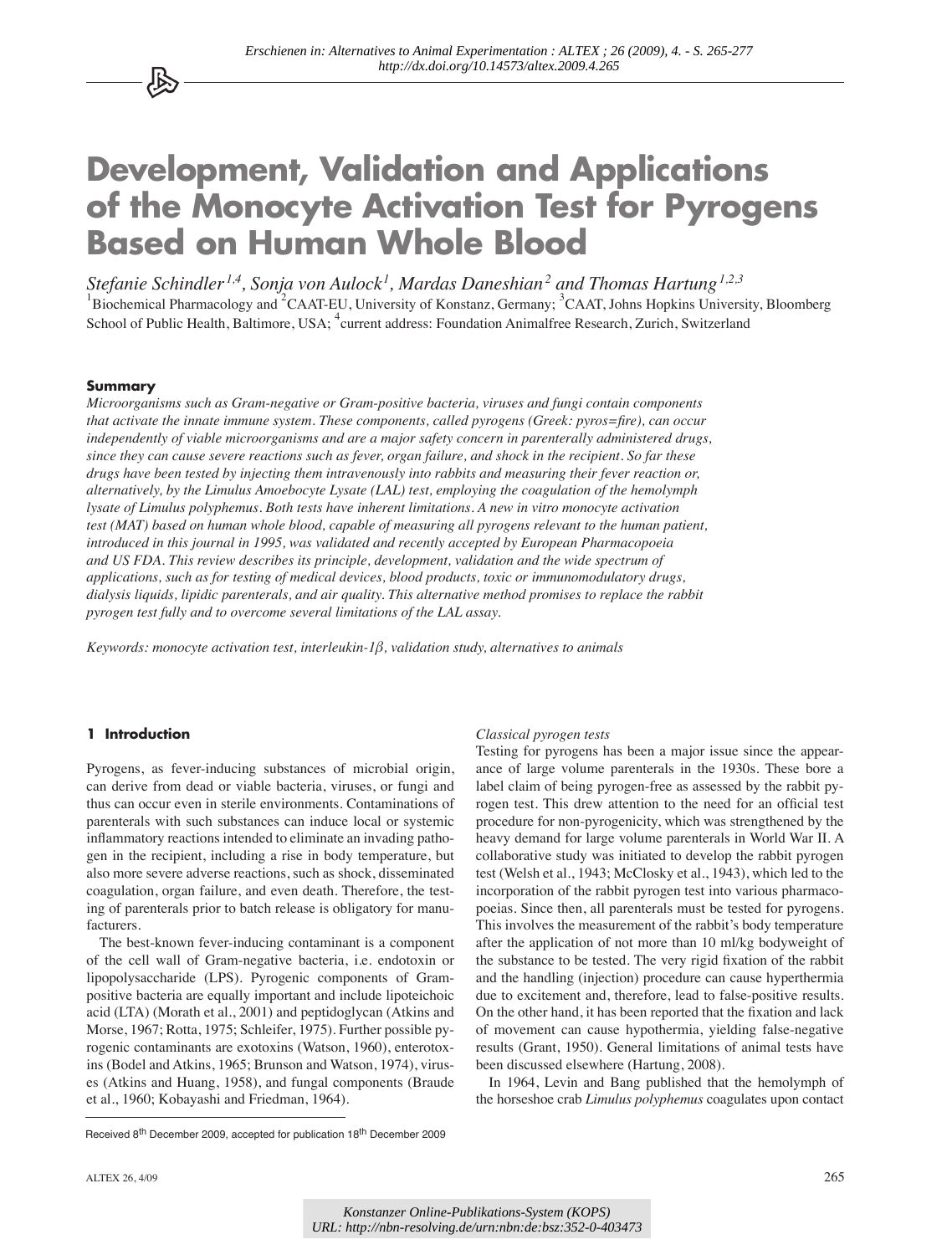with endotoxin (Levin and Bang, 1964a,b). This led to the development of the Limulus amoebocyte lysate (LAL) test, which is employed to exclude endotoxin contamination in parenteral drugs. The Limulus is collected from beaches, its hemolymph is drawn out by puncture, and the animals are then thrown back into the sea. Ten to twenty percent do not survive the bleeding procedure (Rudloe and Hernkind, 1983; Thompson, 1998; Walls and Berkson, 2003). A recent study revealed that the mortality rate of the crabs subjected to biomedical bleeding is significantly increased compared to the unbled crabs (by 8.3%), and the mortality is even higher when external stress factors like transport and holding methods are present (by 29.4%) (Hurton et al., 2009).

The LAL has not been able to replace the rabbit test fully, since it is defined not as a pyrogen test, but as an endotoxin test, and fails to recognize, for example, Gram-positive or fungal contaminants, toxoids, or viral antigens. Given the perceived central role of Gram-negative endotoxin, it was nevertheless considered acceptable to substitute as a mere endotoxin test for most pharmacopoeial pyrogen testing. The fact that Gram-negative LPS has been identified and available for 50 years, and the LPS-specific LAL is available, has led to much research. The Gram-positive and fungal counterparts, meanwhile, have been largely neglected, although they comprise most spore-formers, which represent a key spread of pyrogens. Additionally, the LAL does not reveal the biological potency of a given endotoxin in the mammal, which can differ between bacterial strains by a factor of 10,000 (Fennrich et al., 1999; Dehus et al., 2006; Brandenburg et al., 2009). However, certain products that are tested in rabbits, such as various biologicals and vaccines, cannot be tested using the LAL.

#### *Fever reaction in the mammal*

The finding that mammalian immune cells produce an endogenous pyrogen when in contact with pyrogenic materials dates back to 1948 (Beeson, 1948). Bennett and Beeson identified leukocytes as the source of this factor in 1953. The nature of this substance was further elucidated by Dinarello et al. (1974), who identified two distinct proteins, probably the pro- and the mature form of interleukin  $1\beta$  (IL-1 $\beta$ ). The pyrogenicity of IL-1β, when injected at very low doses into rabbits, was proven by Dinarello et al. (1991). IL-6 and TNF- $\alpha$ , which were isolated later, were found to be pyrogenic cytokines as well, though only at higher doses (Dinarello et al., 1986; Dinarello et al., 1991).

The current understanding of the mechanism of fever in the mammal, as reviewed by Dinarello (2004), is that these proinflammatory cytokines bind to receptors on the blood side of the organum vasculosum laminae terminalis (OVLT) and initiate the expression of the enzyme cyclooxygenase-2 (COX-2), which mediates prostaglandin (PG)  $E_2$  synthesis. Mice deficient in COX-2 do not develop fever in response to injection with LPS, IL-1β, or IL-6 (Li et al., 1999; Li et al., 2001; Li et al., 2003). Specifically one of altogether four  $PGE_2$  receptors in the brain, the EPR-3, is required to develop fever (Ushikubi et al., 1998; Dinarello et al., 1999), probably via the induction of a second messenger such as cAMP (Laburn et al., 1974). Thus, the pyrogenic cytokines cause a change in the set-point of body temperature in the hypothalamus and so mediate the fever reaction.

The finding that monocytes, a subfraction of the white blood cells, secrete proinflammatory cytokines such as IL-1β upon contact with pyrogenic material was the basis for the development of the whole blood test (Hartung and Wendel, 1995).

#### **2 Basic principle of the whole blood test**

#### *Blood incubation*

The procedure introduced 1995 (Hartung and Wendel, 1995) is described in detail by Hoffmann et al. (2005a) and Daneshian et al. (2009). Briefly, freshly drawn, heparinized human whole blood from a healthy donor is diluted in physiological, pyrogen-free clinical grade saline and brought together with the test sample. In response to pyrogens, the monocytes contained in the blood sample produce proinflammatory cytokines in a dosedependent manner. The proinflammatory cytokine IL-1β or IL-6 is measured by ELISA.

#### *ELISA procedure*

The IL-1β or IL-6 in the sample is tyoically sandwiched between a monoclonal coat antibody and a polyclonal peroxidaselabeled detection antibody. Unbound material is removed by washing. The peroxidase metabolizes e.g. tetramethylbenzidine. The reaction is stopped with acid and the optical density (OD) is measured at 450 nm.

#### *Controls*

As an assay control, a dose-response curve of an LPS e.g. from *E. coli* O111: B4 is performed in parallel in each assay. This LPS is calibrated to the international WHO reference standard from *E. coli* O113: H10 (Poole et al., 1997). The dose-response curve must contain the concentration 0.5 EU/ml and a negative control. The IL-1β released in response to the concentration of 0.5 EU/ml must test positive when compared to a negative control for the experiment to be valid. An endotoxin concentration of 0.5 EU/ml corresponds to 50 pg/ml of the international reference standard and is considered the threshold for fever in the most sensitive rabbit strains. This threshold was confirmed in a study performed at the Paul-Ehrlich Institute, which included 171 rabbits (Hoffman et al., 2005b).

#### *Testing for interference*

In order to test for interference of a given substance with the activity of the monocytes, samples (pure or diluted) are incubated together with a 0.5 EU/ml concentration of the LPS dose response curve. The mean OD of the spiked sample must be within a 50-200% range of the 0.5 EU/ml concentration of the dose response curve. If this is not the case, the sample has to be diluted until the interference criteria are met.

# *Development of the Gram-positive standard lipoteichoic acid (LTA)*

LTA from *Staphylococcus aureus* was first purified in a biologically active and endotoxin-free quality by Morath et al. (2001). Later, the improved purification procedure was applied to produce LTA from *B. subtilis* (Morath et al., 2002). The success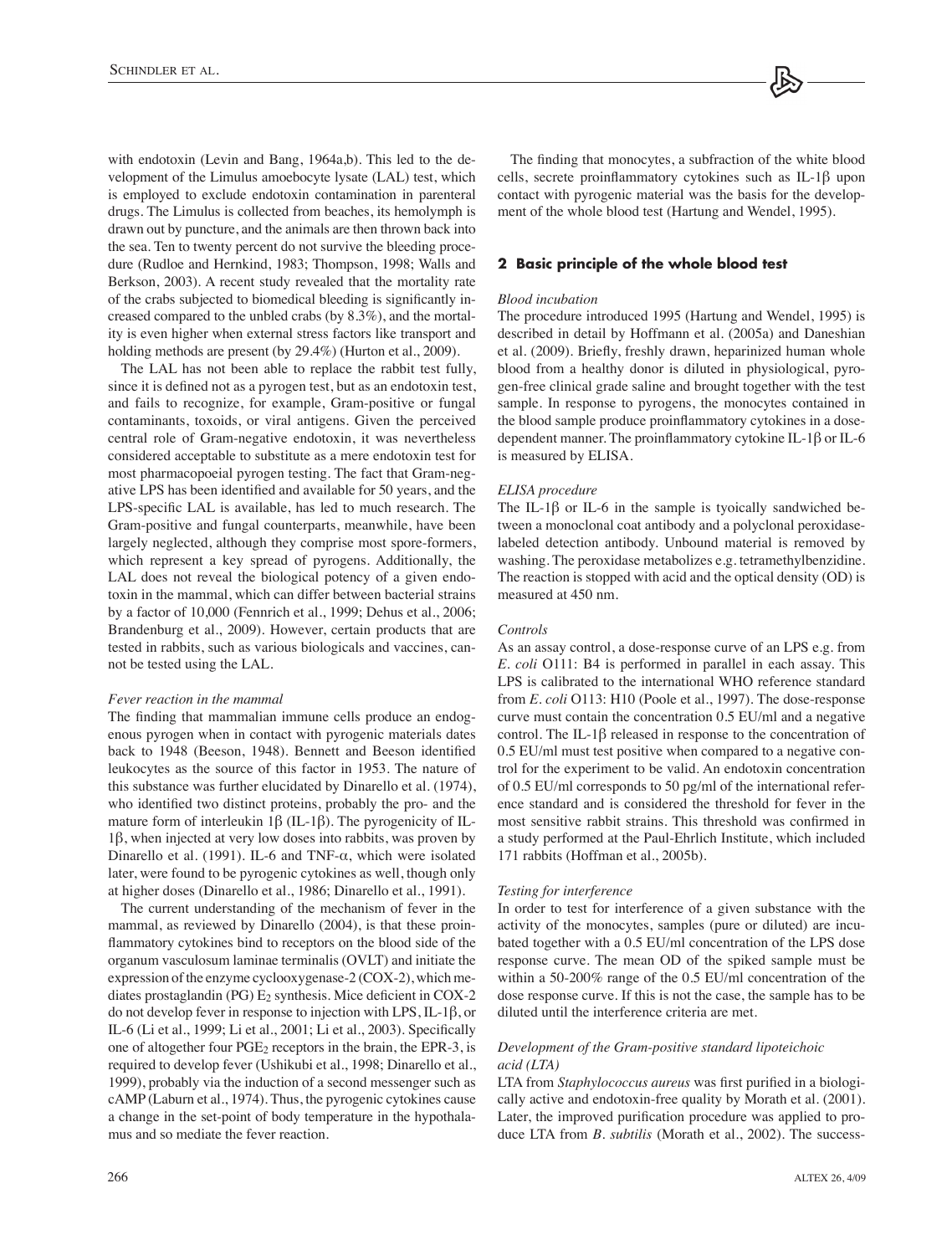ful identification of the purified LTA as a pyrogenic substance, which is negative in the LAL (Morath et al., 2002; Draing et al., 2008) and therefore represents a pyrogenic principle that is only recognized by the rabbit pyrogen test and the cell-based assays, led to the inclusion of the Gram-positive standard derived from *B. subtilis* into the whole blood MAT (WBT) procedure. LTA of suitable quality has been prepared to produce an international reference material, for which a partner is currently sought.

In order to make this method commercially available and to replace the rabbit pyrogen test, the following steps were taken:

# **3 Comparison of the** *in vitro* **reaction of human whole blood to that of rabbit whole blood**

Since the human whole blood test (WBT) aims to replace the rabbit pyrogen test, the sensitivity of both species towards different pyrogenic stimuli was compared using human and rabbit whole blood. For this, a rabbit whole blood test was developed. which followed the procedure of the human whole blood incubation in every detail (Schindler et al., 2003). Overall, the IL-1β response of the rabbits towards different pyrogenic stimuli was comparable to that of humans. Regarding the Gram-positive stimulus LTA, the rabbit blood was less sensitive than human blood, thus confirming the human whole blood test as an equal or even superior test system to reflect the human response.

# **4 Establishment of the WBT as a test for biologicals**

Biologicals, such as protein solutions, cytokines, antibodies, heat shock proteins, blood coagulation factors, and vaccines for intravenous use pose a particular problem in pyrogen testing. They can influence the LAL results due to their characteristics, such as color and viscosity, and they are potentially immunogenic in the rabbit, causing fever reactions that are independent of contaminations. In any case, if immunogenic substances are tested, the animals may only be used once, which results in high costs for the manufacturers. The WBT does not pose such problems. Some examples of the application of the WBT for pyrogen testing of such samples are given below.

#### *Control of vaccines*

New batches of vaccines, released in 2001 against early summer meningoencephalitis, caused severe fever reactions in some recipients. Although they were negative in the LAL, these batches gave a high signal in the WBT. This phenomenon could be attributed to the omission of the mercury-containing additive thimerosal in these batches. The additive suppressed the IL-1β response in the WBT, making it likely that it also suppressed the pyrogenic property of the viral pyrogens in earlier batches (Fischer et al., 2001).

In 2003, Carlin and Viitanen demonstrated that trivalent vaccine (diphtheria, tetanus, and polio), which tested negative in the LAL, was a powerful inducer of IL-6 in 4 out of 8 donors in the whole blood incubation. This difference between the LAL and

the WBT could be attributed to the toxoid of *Corynebacterium diphteriae*, and, to a lesser extent, to that of *Clostridium tetani*, both non-endotoxin pyrogens (Carlin and Viitanen, 2005). Additionally, in both studies, the authors found pronounced differences in the IL-6 (and IL-1β) response of different donors towards the vaccines and their components, although they displayed highly conserved LPS reactivity. This indicated a more variable inter-individual sensitivity of human donors towards these non-endotoxin stimuli. Nonetheless, it was demonstrated that pyrogenic reactions towards non-endotoxin stimuli can be just as vigorous as those towards endotoxin. These results show that for vaccines the rabbit pyrogen test cannot be replaced by the LAL and that only the measurement of the cytokine response of primary human cells, e.g. the WBT, represents an adequate alternative. Positive experiences with the WBT assay were also reported for *Neisseria meningitidis* vaccines (Stoddard et al., 2009).

#### *Measurement of albumins and other proteins for injection*

Pyrogenic reactions of human patients after the administration of human serum albumin, which had tested negative in the rabbit, were observed in 1978 (Steere et al., 1978). In this study, the LAL yielded positive results without perceivable patient reactions. Pool et al. (1998) tested 22 batches of human serum albumin (HSA), fibronectin, and stabilized human serum solutions using artificial contaminations of endotoxin and LTA from *B. subtilis*. None of these products interfered with the production of IL-6 by whole blood, whereas one batch of artificially contaminated albumins tested false-negative in the LAL. Another study using the human whole blood test performed with albumins, coagulation factor, vaccines, and immunoglobulins indicated a high sensitivity and reliability of the WBT for these substances (Fennrich et al., 1999).

A comparison between the rabbit and the human whole blood test for the detection of pyrogens in albumins was performed by Spreitzer et al. (2002) with 29 batches of human serum albumin. The WBT was clearly superior to the rabbit test, especially at the limit of detection of 5 EU/kg (0.5 EU/10ml/kg), with the WBT retrieving all 29 spiked samples as positive compared to only 5 positive rabbit tests, one false negative and 23 temperature rises that would have required a repetition of the test. This limit of detection represents the 0.5 EU/ml pyrogenic threshold.

#### **5 Validation**

Six cell-based assays, including two variants of the WBT measuring IL-1 and IL-6, respectively, were validated in an international collaborative study including laboratories from Austria, Germany, Switzerland, England, Norway, and Italy with the participation of several National control institutions. The study examin assays such as the cell line THP-1 with the endpoint TNF-α (Eperon and Jungi, 1996), or with the endpoint neopterin (Werner-Felmayer et al., 1995; Peterbauer and Werner-Felmayer, 1999), the cell line Monomac-6 measuring IL-6 (Ziegler-Heitbrock et al., 1988), isolated peripheral blood mononuclear cells (PBMCs) with endpoint IL-6, and the human whole blood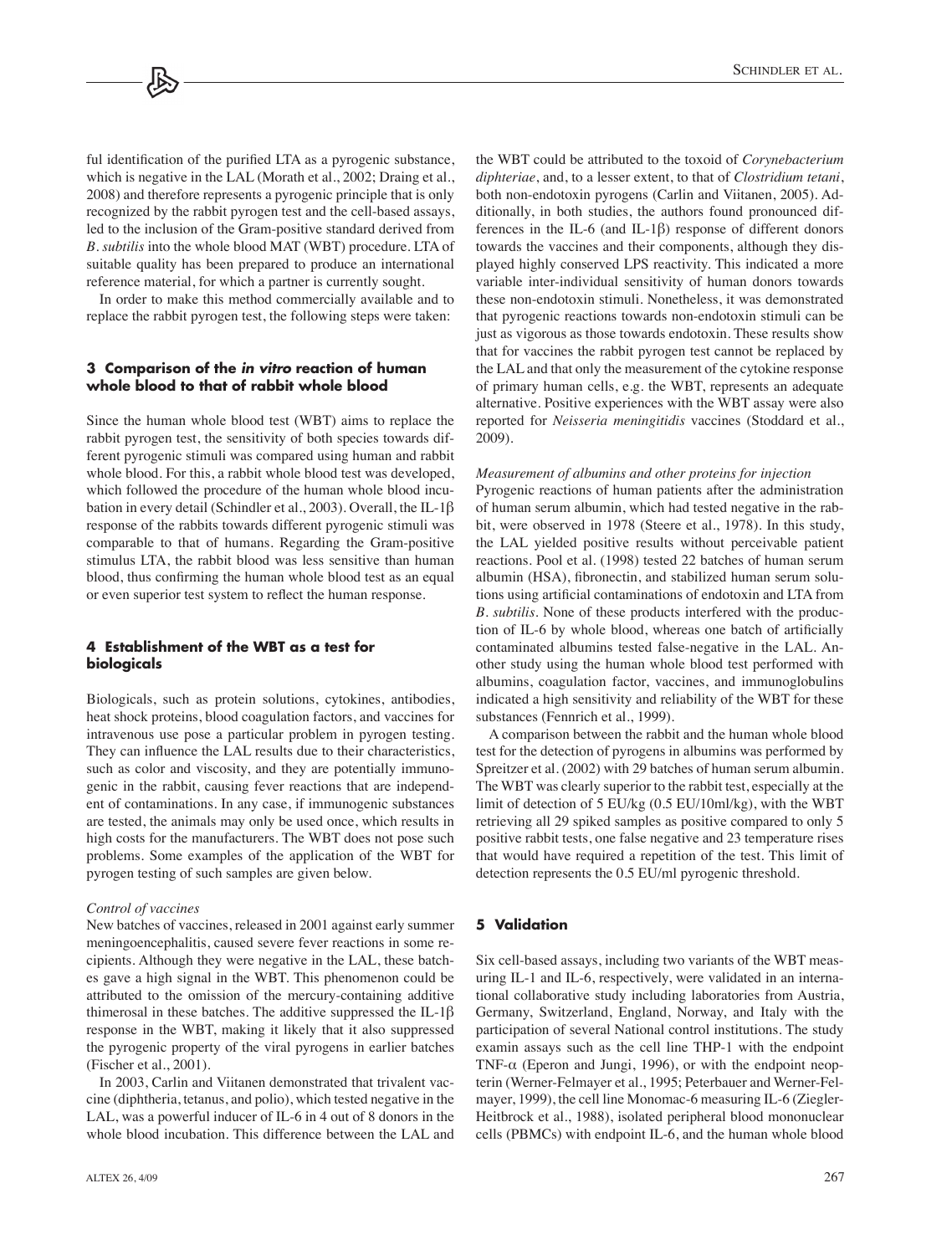test (Hartung and Wendel, 1995), using blinded endotoxin stimuli and altogether 13 intravenously applied drugs. Sensitivities ranged between 73-96% and specificities between 90-97%. The WBT measuring IL-1 achieved 73 and 93%, and the WBT IL-6 88.9 and 96.6%, respectively. The development and outcome of this study is described in detail elsewhere (Hartung et al., 2001; Hartung, 2002; Hoffmann et al., 2005a).

# **6 Development of the commercially available WBT kits**

The established WBT procedure was adapted to materials provided by Charles River Endosafe and a commercially available kit was developed, which was named In Vitro Pyrogen Test (IPT). This kit contains all the reagents necessary for the incubation and ELISA procedure except the human whole blood. The kit was produced under a license until September 2008. The Biotest microbiology unit (hycon@biotest.de) is working on a new commercially available kit of the patented WBT procedure. The development of this *in vitro* kit under the name of *Pyro-DetectSystem* containing all necessary components is in a final stage. First test kits for customer trial will be available in the beginning of 2010.

#### *Development of cryopreserved blood*

Fresh human whole blood is a highly perishable item that cannot be stored longer than 4 hours at room temperature without loss of sensitivity for pyrogens. Additionally, it is not easily available, a potential hazard due to unrecognized infections (HIV, hepatitis) and, due to donor differences, not standardizable. In order to overcome these difficulties a procedure was

developed to successfully freeze and store whole blood. The protocol closely followed the method of de Boer et al., 1981, who had already successfully frozen isolated monocytes for other purposes. Blood from five healthy donors is mixed with 10% endotoxin-free dimethylsulfoxide (DMSO) (v/v ratio) and left to stand for 15 minutes. The blood is then pooled (Fig. 1) and frozen in a computer-controlled freezing process to -120°C. The blood is stored in the vapor phase of liquid nitrogen and, after thawing, can be used like fresh blood without any washing steps. The cryopreserved pooled blood renders highly reproducible results and is at least equal to fresh blood concerning a wide variety of applications and stimuli (Schindler et al., 2004).

#### *Validation of the cryopreserved blood*

In an additional validation process, which followed the exact procedure of the former process described above, both methods of cryopreservation were validated (Schindler et al., 2006a). Furthermore, the WBT incubation steps, which had been developed and validated in pyrogen-free reaction tubes, had, in the meantime, been successfully transferred to the 96-well microtiter plate by reducing the volumes used and adapting the protocol accordingly, and the fresh blood incubation in the plate was validated, as was the use of both versions of the cryopreserved blood in the 96-well microtiter plate. The overall performance of all approaches was very good, with sensitivities of over 90% and specificities around 80%. Remarkably, these excellent performance characteristics were achieved although the spike concentrations were chosen at and below the defined pyrogenicity threshold of 0.5 EU/ml (Hoffmann et al., 2005b). Indeed, misclassifications only occurred for these borderline cases. Therefore, the WBT could be improved concerning its availability, its performance and its handling (Tab. 1). The method has been





Pool 1: The blood was pooled before freezing

Pool 2: The blood was pooled after thawing

Since blood frozen using the described method could only be stored and shipped in the vapor phase of liquid nitrogen – a reagent that is not available to all laboratories – an alternative freezing method was developed by the Paul-Ehrlich Institute, Langen, Germany (Spreitzer et al., 2008). The alternative cryopreservation method provided a blood that could be stored (and shipped) at -40 to -80°C, therefore making the blood available for users without liquid nitrogen infrastructure.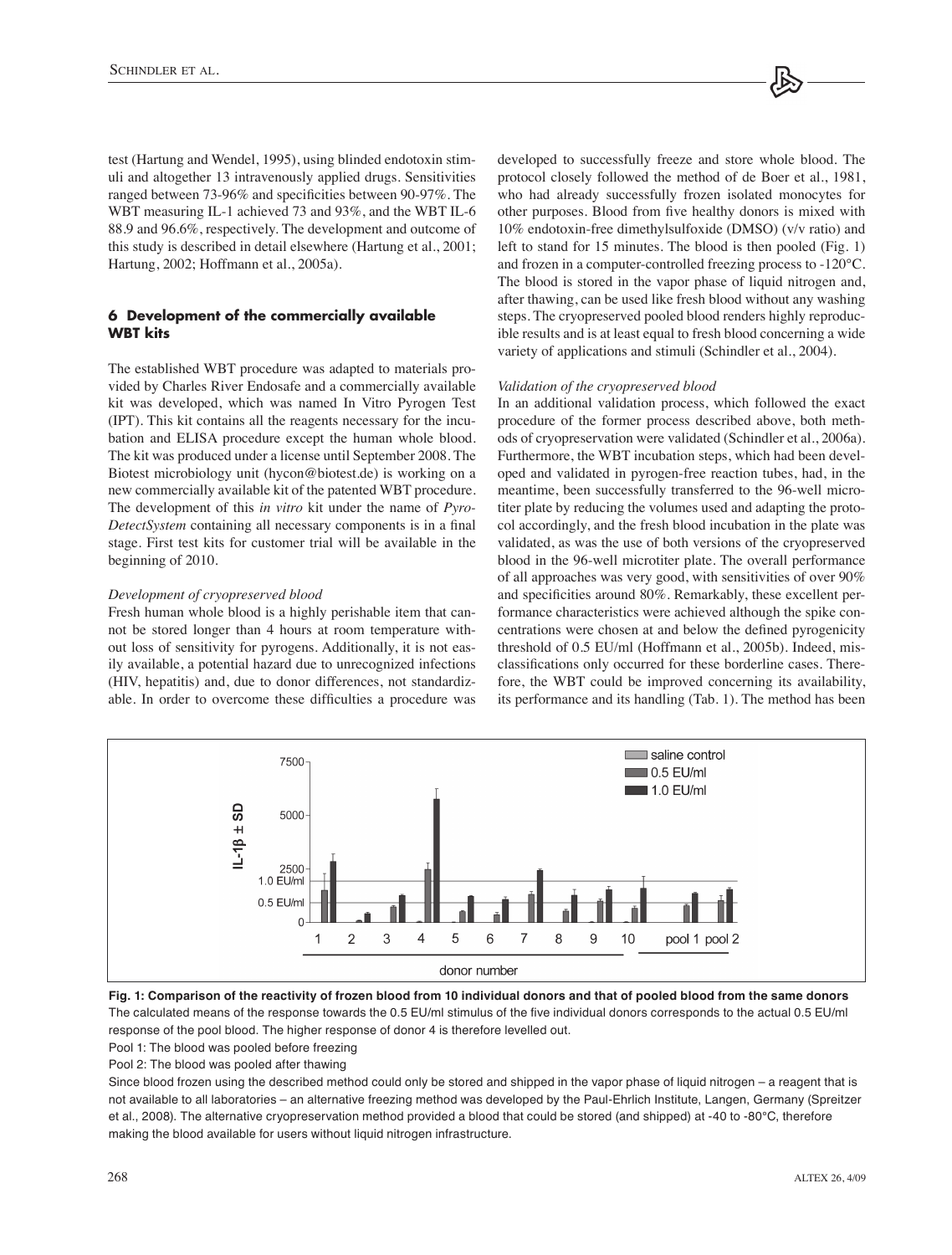internationally validated by the European Centre for the Validation of Alternative Methods in 2006 and the US Interagency Coordinating Committee for the Validation of Alternative Methods in 2008. European *Pharmacopoeia* accepted the method in March 2009 (*ALTEX News, 2009, 26*, 143). An FDA statement of acceptance was sent to ICCVAM in April 2009 (http://iccvam.niehs.nih.gov/methods/pyrogen/transmitNov08/FDA-Response.pdf). The WBT has also been included in the draft ISO guideline for biological testing of medical devices (ISO/TC 194, working group pyrogen testing).

### **7 Special adaptations**

#### *Medical devices*

Due to manufacturing and handling, medical devices can bear pyrogens on their surface when brought into the human organism, leading to inflammatory reactions and reduced biocompatibility. Recognizing this problem, the Medical Device Directive 93/42 EEC states that medical devices must be designed and manufactured in such a way that they will not compromise the clinical condition or the safety of the patients. The Association for the Advancement of Medical Instrumentation (AAMI) stated in 2001 that products with direct or indirect contact with the circulation system or the lymph, or which interact systemically with the body, should be tested for pyrogens (AAMI, 2001).

Products with direct (e.g. blood bags, needles) and indirect (e.g. swabs, gloves) contact to the blood circulation can have serious impact on the organism, as contaminations induce systemic reactions. A severe case of contact dermatitis due to endotoxin contamination of surgical gloves was described in 1984 by Shmunes and Darby. After eight pyrogenic reactions in 69

patients undergoing heart catheterization, Kure et al. described endotoxin contamination of extracts of the hospital's surgeon's latex gloves, which evoked fever in rabbits and could be successfully transmitted to cardiac catheters (Kure et al., 1982). Grötsch et al. were able to evoke fever reactions in rabbits with an eluate of gloves containing up to 2560 EU (Grötsch et al., 1992).

However, medical devices pose a particular problem for pyrogen testing, since they cannot be examined directly with the rabbit or the LAL test. Their diversity with regard to size, form, material, and mode of application challenges the existing assays, demanding individual approaches. In order to judge a possible contamination, an eluate of the respective material must be either injected into the rabbit or used in the LAL. However, it is unclear how well rinsing a medical device in water can release pyrogens from its surface, and the dilution of such released pyrogens in a large volume of rinsing water also reduces the limit of detection. For LTA, it has been shown that surface presentation increases potency about 1,000-fold (Deininger et al., 2008), raising serious doubts about the value of eluates. The alternative of transplanting the questionable material directly into the rabbit is highly invasive, causing possible reactions not associated with pyrogenic contaminations but rather with tissue damage, and is therefore questionable in its ethical and scientific implications. The obvious advantage of the WBT over the classical test methods is that the whole blood comes into direct contact with the respective device and no preparation of an eluate is required (Hasiwa et al., 2007). This has been demonstrated using aneurysm clips as proof of principle (Mazzotti et al., 2007). Additionally, unlike the LAL, the WBT detects all pyrogens relevant to humans, not only endotoxin. It has also recently been successfully adapted to eye lenses (Wener et al., 2009).

Testing for the inflammation-inducing potential of implant

### **Tab. 1: Outcome of the validation of the basic WBT procedure using reaction tubes and fresh blood and of the WBT methods using cryopreserved or fresh blood in a microtiter plate**

Results of the International catch-up validation study (Schindler et al., 2006a). The rabbit data were modeled (Hoffmann et al., 2005a) based on variability between individual animals at the given endotoxin spike concentration (Hoffmann et al., 2005b) assuming no interference.

| Test                                                  | Inter-laboratory<br>reproducibility (%)          | Sample size:<br>sensitivity | Sensitivity (%) | Sample size:<br>specificity | Specificity (%) |
|-------------------------------------------------------|--------------------------------------------------|-----------------------------|-----------------|-----------------------------|-----------------|
| <b>WBT</b><br>Fresh blood<br><b>Reaction tubes</b>    | DL-NL1: 72.9<br>DL-NL2: 81.6<br>NL1-NL2: 70.2    | 88                          | 72.7            | 59                          | 93.2            |
| <b>WBT</b><br>Cryopreserved<br>blood $(-80^{\circ}C)$ | DL-NL 1: 86.7<br>DL-NL 2: 87.5<br>NL 1-NL 2: 100 | 77                          | 97.4            | 45                          | 82.2            |
| <b>WBT</b><br>Cryopreserved<br>blood (nitrogen)       | DL-NL 1:66.0<br>DL-NL 2: 63.3<br>NL 1-NL 2: 83.3 | 74                          | 82.4            | 46                          | 89.1            |
| <b>WBT</b><br>Fresh blood<br>plate                    | DL-NL 1:88.1<br>DL-NL 2: 89.7<br>NL 1-NL 2: 91.5 | 84                          | 98.8            | 55                          | 83.6            |
| Rabbit<br>(theoretical)                               |                                                  |                             | 88.3%           |                             | 57.9%           |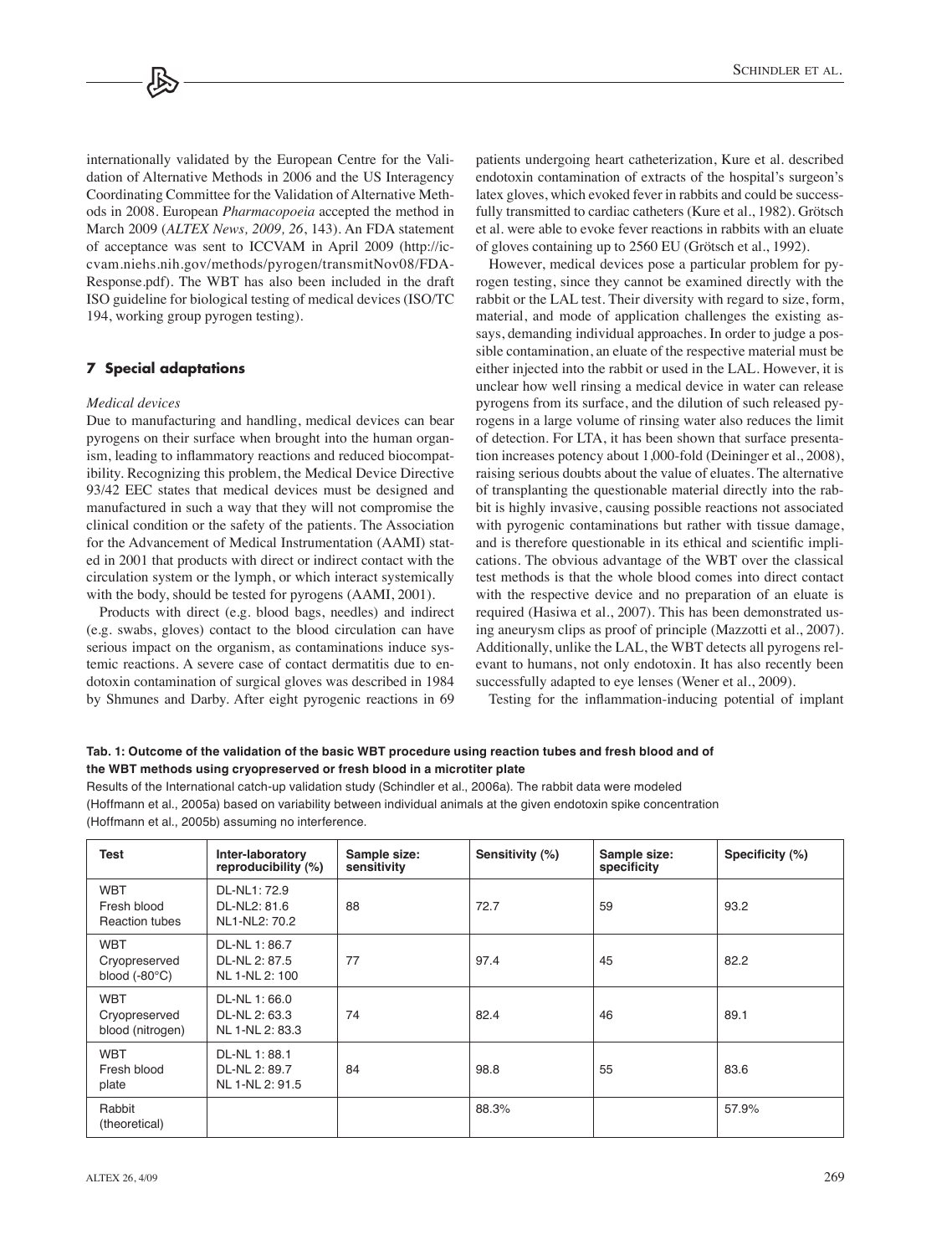surfaces for the judgment of biocompatibility is a relatively new field. In the early 1980s, it was noted that the monocyte is one of the first cells to arrive at an implant site and displays manifold functions (for review see Anderson and Miller, 1984; Ziats et al., 1988). Its specific preference for rough and hydrophobic surfaces differs from that of fibroblasts (Rich and Harris, 1981). The role of cytokine production of the monocytes/macrophages in the early stages of implant insertion were, until now, poorly understood. The fact that some materials are obviously capable of modulating the cytokine response (Soskolne et al., 2002; Refai et al., 2004) makes it difficult to distinguish a genuine pyrogenic contamination from an unspecific activation and poses the problem of adequate negative controls. For this purpose a model was developed for the thorough depyrogenation and testing of metallic or plastic surfaces with the WBT in order to gain experiences about possible inherent activating or inhibiting characteristics of materials (Kullmann, 2002). The study showed that pyrogenic contaminations on surfaces can be reliably removed only when heated for 5 h at 300°C. This applied to titanium, titanium alloy (Ti $Al<sub>6</sub>V<sub>4</sub>$ ), and steel material for implants. The blood was incubated directly in a depyrogenized microtiter plate with contact to the surface to be tested. Artificial contaminations were recognized in a dose-dependent manner.

Some medical devices are absorbed completely by the body, as are any contained pyrogenic contaminations. Examples are liposomes and alginate microcapsules as carriers of drugs. With the latter, the solutions could be clearly identified as positive or negative (Fig. 2).

### *Cellular therapeutics*

Cellular therapeutics have been defined as living cells which are transferred into the intact organism in order to introduce a new



#### **Fig. 2: IL-1β production of fresh blood upon stimulation with different alginate solution samples (A-E)**

Several production lots of commercial alginates for clinical use were tested and compared to a reference LPS concentration response curve. Clean and contaminated samples could be clearly distinguished. The product cannot be tested in the LAL due to false-positive results.

function or restitute a defective one (Rosenberg, 2001). This includes a wide variety of cells such as chondrocytes, stem cells, bone marrow cells, and blood cells such as lymphocytes, erythrocytes, and thrombocytes. The latter pose a particular problem since they are stored at room temperature and are, therefore, easily subject to extensive bacterial growth. Transfusion reactions ranged from rigors, fever, and chills, all the way to septic shock. The problem is under- rather than overrated, since numerous clinical events are not recognized as being transfusionassociated but are attributed, rather, to the underlying disease. Additionally, medication and immunosuppression might mask an existing septic/pyrogenic event. Recently, attention has focused on viral infections, although the incidence in blood products is less than 1 in 1,000,000 per unit for HIV (1 in 3,000 for bacterial contaminations) (Blajchman et al., 2005). Two large studies in France (BACTHEM study, Perez et al., 2001) and the USA (BaCon study, Kuehnert et al., 2001) revealed that platelets hold a significantly higher risk of bacterial contamination than RBCs, irrespective of their being single-donor or pooled preparations. Pathogens associated with bacteremia in the US study were 59% Gram+ (mainly skin contaminants such as *Staphylococcus* and *Streptococcus* spp, and *Propioni bacteria*) and 41% Gram-negative (Coli, Serratia, Enterobacter). *Yersinia enterocolitica* was not found, although it occurs frequently in transfusion-related sepsis and was responsible for 7 of the 8 recorded fatalities in the US 1986-91.

Incidences increased with prolonged storage, and both studies linked fatalities to the occurrence of Gram negative bacteria. The US study determined endotoxin levels as well (up to 273,500 EU/ml, according to LAL). The authors estimated rates of transfusion-transmitted bacterial infections of 1:100,000 for platelets and 1 in 5 million for RBC, with fatalities of 1 in 500,000 and 1 in 8 million, respectively. All in all, Gram-negative bacteria tended to occur more frequently in RBCs, probably due to the storage conditions.

In July 2004, a roundtable meeting on bacterial detection, held during the Annual Congress of the International Society of Blood Transfusion in Edinburgh, discussed the limitations of current testing methods. Currently, culturing methods such as the very sensitive BacT/ALERT method are considered the best, though time-consuming. (12h to 7 days). Concentrates are released on a "negative-to-date" basis and recalled if necessary. The panel reported occurrences in the Netherlands, where platelet concentrates containing skin contaminants were tested positive only after 48h. By this time, the batch had been released and about 50% of the units had already been transfused. Very similar events were described by Belgian blood centers (Blajchman et al., 2005). Additionally, anaerobic bacteria (*Corynebacterium spp*.) are picked up later, and there is extra cost involved. However, anaerobic bacteria have been reported in fatal septic transfusion incidents (McDonald et al., 1998). Altogether, culture methods are incapable of providing complete safety, and other, especially quicker methods, are sought. An inactivation method, the photochemical treatment (PCT) (Wollowitz, 2001), has been developed. Still, it must be kept in mind that this inactivation will inhibit growth but have no influence on the already existing pyrogenic content. Therefore, the testing of these cells and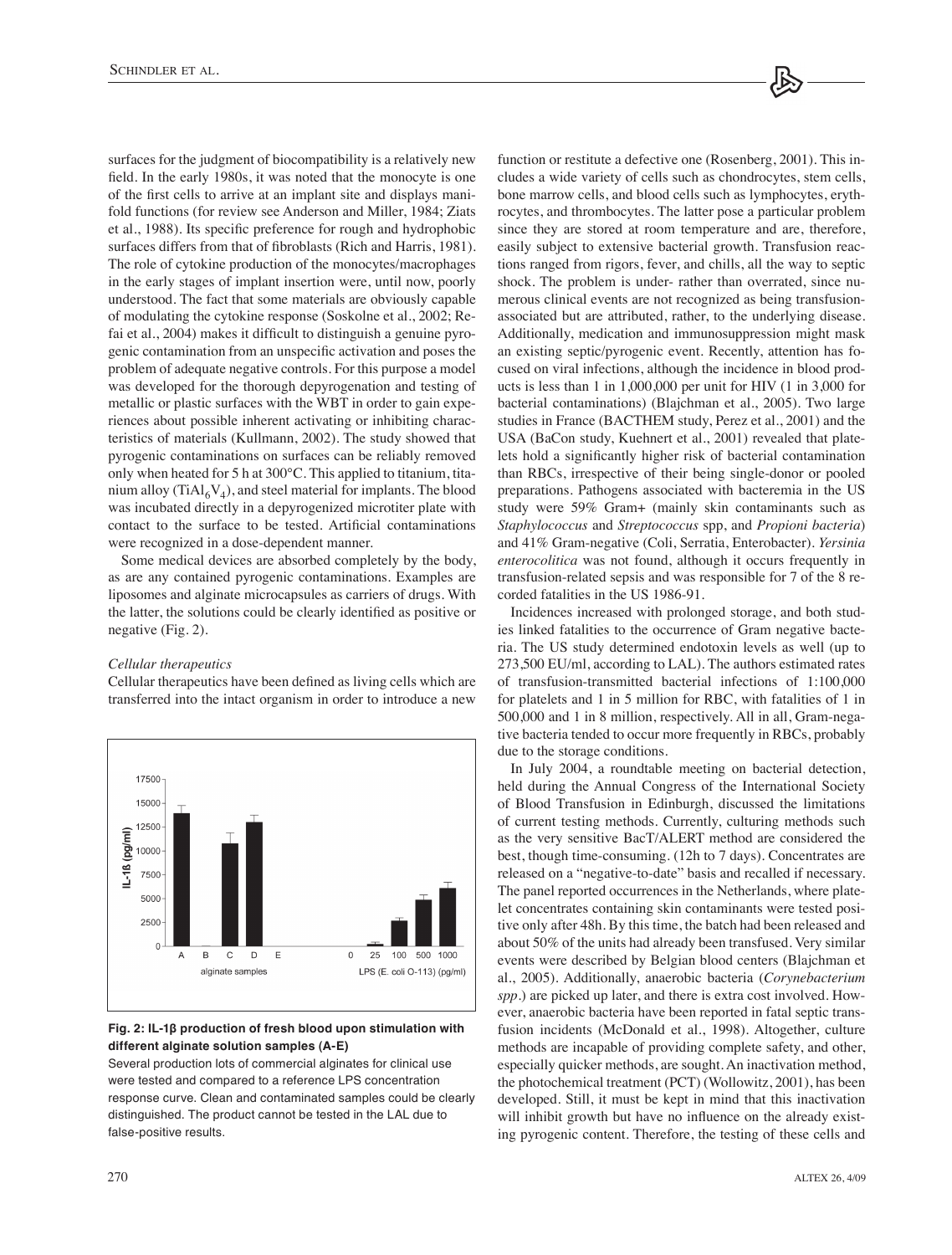their suspension materials is an interesting future challenge for the WBT. Pretesting of clinical grade erythrocytes and thrombocytes intended for transfusion indicated interference-free retrieval of an artificial endotoxin spike (Fig. 3), when compared to the saline control.

#### *Dialysis*

Pyrogenic reactions in hemodialysis (HD) patients at the end of a session were first associated with high bacterial and endotoxin levels by Raij et al. (1973) and Favero et al. (1974). Since then, contaminations have been found in the pure water (Klein et al., 1990; Pegues et al., 1992; Kulander et al., 1993; Bambauer et al., 1994), the machines, especially to areas with low circulation or dead spaces, which serve as a reservoir for bacteria (Phillips et al., 1994), filter materials (Schouten et al., 2000), and bicarbonate concentrates (Pegues et al., 1992).

In 1993, the AAMI released recommendations for the quality of treated water and dialysate, which restricted the content of heterotrophic bacteria to 200 and 2000 cfu/ml, respectively. Studies in Germany (Bambauer et al., 1994), Greece (Arvanitidou et al., 1998), the USA (Klein et al., 1990), and Canada (Laurence and Lapierre, 1995) revealed that even these moderate standards are not met, which is even more critical considering that a patient with chronic renal failure receives up to 400 l of dialysis fluid a week. Next to Gram-negative bacteria, cocci (micrococci, staphylococci, and streptococci) were found in the dialysate of 83, 70, and 10% of the centers, respectively, indicating the importance of Gram-positive contaminations. That this might indeed be crucial for judging the pyrogenic load for a dialysis patient was assessed by Marion-Ferey et al., who tested scrapings of bacterial biofilms in dialysis tubes and found a 20-fold higher response in the WBT than in the LAL (Marion-Ferey et al., 2005). The passage of cytokine-inducing substances, not only endotoxins, but exotoxins and peptidoglycans as well, through the dialysis membrane has been demonstrated (Evans and Holmes, 1991; Lonnemann et al., 1992; Urena et al., 1992; Tsuchida et al., 1997).

The exposure of HD patients to pyrogens is thought to contribute to inflammatory processes in the joints and bones and therefore to the carpal tunnel syndrome and arthropathy associated with long-term HD (Dinarello et al., 1988; Miyasaka et al., 1992). In 1991, Baz et al. showed that the use of ultrapure water delays the onset of the carpal tunnel syndrome. The group of Schwalbe (1997) showed in a retrospective study that the incidence of amyloidosis decreased between 1988 and 1996, coincident with the introduction of reverse osmosis, a very effective method for purifying water. A connection with other phenomena such as malnutrition, poor immune responses, and high incidence of malignant tumors in long-term HD patients and cytokine production has yet to be established.

All in all, the testing for pyrogens in dialysis fluids is a crucial issue for the safety of patients. Since the fluids themselves are either highly hyper- or hypotonic, a variant for testing dialysis fluids in the WBT established the percentages of diluents and samples that can be tested (Daneshiau et al., 2008). Still, the problem remains that the patients receive very high volumes of fluid in one session, and therefore pyrogens must be detected at very low concentrations. A promising possibility is a modification of the basic WBT protocol, the so-called adsorb and wash IPT (AWIPT), discussed later, which can concentrate pyrogens on the surface of albumin-coated macroporous beads, thus greatly enhancing sensitivity (Daneshian et al., 2008).

#### *Airborne pyrogens*

Inhalable whole or fragments of microorganisms (organic dust, OD) have long been recognized as causes of airway hyperreactivity. The most prominent illness related to inhalation of OD, i.e. hypersensitivity pneumonitis or extrinsic allergic alveolitis, was first described in Iceland in 1874 and termed *heykatarr*. These involve type III reaction ("immune complex disease") as well as type IV hypersensitivity (antibody independent) reaction.



**Fig. 3: Retrieval of endotoxin spikes in red blood cell and platelet concentrates**

Clinical erythrocyte and platelet concentrates were spiked with reference LPS at the concentrations indicated. WBT was carried out directly on these samples.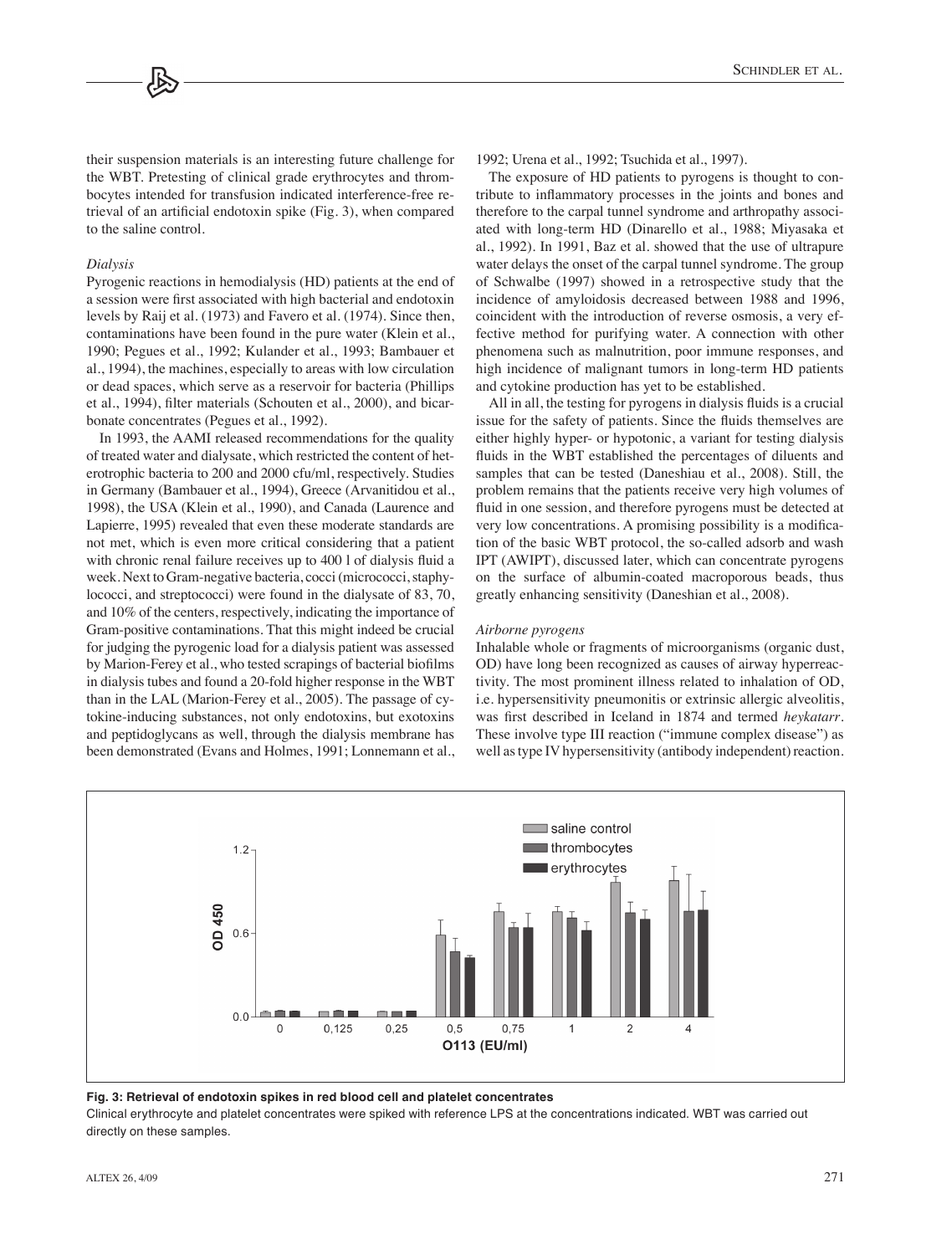Here, proinflammatory cytokines and chemokines activate alveolar macrophages, leading to a migration of CD8<sup>+</sup> lymphocytes into the lung tissue, causing granuloma formation, and promoting the development of pulmonary fibrosis (Mohr, 2004). There are approximately 300 etiologies of hypersensitivity pneumonitis associated with workplace-specific exposure (particularly to mold species), e.g. farmer's lung, cheese worker's lung, and bagassosis. The direct stimulation by pyrogenic components appears to contribute to these inflammatory processes.

Monday sickness (or Monday fever), with its typical symptoms (chest tightness, respiratory distress, and coughing), was described as early as 1936 (Prausnitz, 1936) and associated with endotoxins by Baenkler in 1999. In 1942, rural mattress makers experienced headache, nausea, chills, and fever about 6 hours after exposure to low-grade cotton. Neal et al. associated these phenomena with high numbers of Gram-negative bacteria in the material (Neal et al., 1942). Additionally, milder symptoms occurring 8 hours after exposure could also be evoked by sterilized cotton, which was thought to be due to remaining endotoxin. A highly significant  $(r > 0.95)$  dose-response relationship between Gram-negative bacteria count and symptoms of byssinosis, such as chest tightness, airway inflammation, and coughs, was established by Cinkotai et al. (1977). In the same study, a good correlation existed between symptoms and mainly Gram-positive bacteria, whereas one to fungal spores could not be established. Acute bronchoconstriction, as well as chronic airway irritation with bronchitis and decrements in airflow over the work day, have been reported for personnel working in animal confinement buildings (e. g. Donham et al., 1984a,b; Thelin et al., 1984).

Long term consequences are of allergic, inflammatory, and immunostimulatory nature, e.g. organic dust toxic syndrome (ODTS) and chronic bronchitis. The LAL test for these contaminants has the drawback that it does not reflect the biological potency of a given LPS in the mammal (Hartung et al., 2000) and the LAL test can only be performed with an eluate of a filter or by impingement, i.e. the air to be tested is led through pyrogen-free water which is then tested in the LAL. The higher pyrogen retrieval by impingement when compared to filtration, possibly due to the incomplete eluation of the sample from the filters, was demonstrated by Zucker et al. (2000). A new approach of measuring the integral inflammatory activity in air samples in different environments by WBT was reported by Kindinger et al., 2005. A defined amount of air is drawn through a filter in a sealable plastic monitor. The blood incubation is performed directly on the filter inside the monitor, thus making any handling of the filter unnecessary. When compared to the LAL, a 2 to 25-fold higher pyrogenic load was found in the WBT in samples drawn in parallel. Epidemiological studies will show what levels of exposure to inflammatory stimuli in the air eventually lead to the above-mentioned lung diseases. The method has been further standardized (Liebers et al., 2009).

#### *Lipidic formulations*

In January 2004, pyrogen testing of so-called small volume parenterals (< 15ml) became obligatory in Europe. This concerns many formulations that had not been subjected to pyrogen testing before, such as vitamin preparations and steroids. Many of these

are applied intramuscularly or subcutaneously and are therefore not necessarily of a hydrophilic nature. This poses a completely new challenge to all methods of pyrogen testing, since a lipophilic substance on the one hand cannot be injected intravenously into the rabbit due to the danger of clogging small vessels with lipid drops and severely damaging vital organs and will, on the other hand, influence the OD measured in the LAL due to the formation of oil droplets. Furthermore, the pyrogenic portion of LPS, lipid A (for review see Rietschel et al., 1993) has been reported to be masked by lipoproteins (Emancipator et al., 1992) and lipophilic parenterals (Paulssen and Michaelsen, 1984) in the LAL.

Therefore, the WBT procedure was adapted to suit lipophilic substances. As a first step, interference-free oils, such as sesame oil, were identified by comparing an LPS dose response curve in these oils with a similar curve done in saline. Surprisingly, many oils (sesame oil, peanut oil, paraffin, and miglyol) were interference-free, while others interfered strongly by suppressing the endotoxin stimulus added. Oils which proved interference-free were then used as diluents for interfering end-products. It was possible to dilute the interference to non-detectable limits with full recovery of an artificial endotoxin spike. From this minimum valid dilution a possibly detectable endotoxin concentration could be calculated, which was 20 EU/ml for the respective endproducts. Since these products are applied at a very small volume (1 ml per person) a relatively high endotoxin concentration can be tolerated, which will predictably not pose a health hazard for the recipient. The established protocol leaves a broad safety margin, especially since the criteria for intravenous drugs were applied (Schindler et al., 2006b).

# *AWIPT and AcWIPT (absorb and wash IPT as well as accumulation and wash IPT)*

Another interesting development is the so-called absorb and wash IPT (AWIPT). It uses macroporous acrylic beads with immobilized human serum albumin (HSA), which has a higher affinity than native plasma albumin to endotoxin (Zimmermann et al., 1999). These beads were originally developed for the extracorporeal apheresis of endotoxin in the early hyper-inflammatory phase of Gram-negative sepsis patients. The AWIPT uses this material to collect the endotoxin contained in a sample after an absorption phase in the substance to be tested. The beads are then washed in order to remove the interfering (unbound) material and can then be used directly in the IPT incubation. It could be shown that this works also for the LTA of *Staphylococcus aureus*. This procedure has already brought promising results with substances which cannot be examined in the rabbit pyrogen test and interfere with the LAL and the unmodified WBT procedure, i.e. toxic or immunomodulatory drugs such as taxol, gentamicin, or tobramycin (Daneshian et al., 2006). With the inclusion of the adsorption and washing step into the WBT procedure, the detection of pyrogenic contaminations in these sample drugs improved without decreasing the sensitivity of the IPT (25 pg/ml).

The HSA-bead adaptation also allows the testing of highvolume parenterals, where even very low concentrations of endotoxin, i.e. below the detection limit of current pyrogen tests, may sum up to relevant quantities that induce pyrogenic responses. Dialysis patients, who are exposed to hundreds of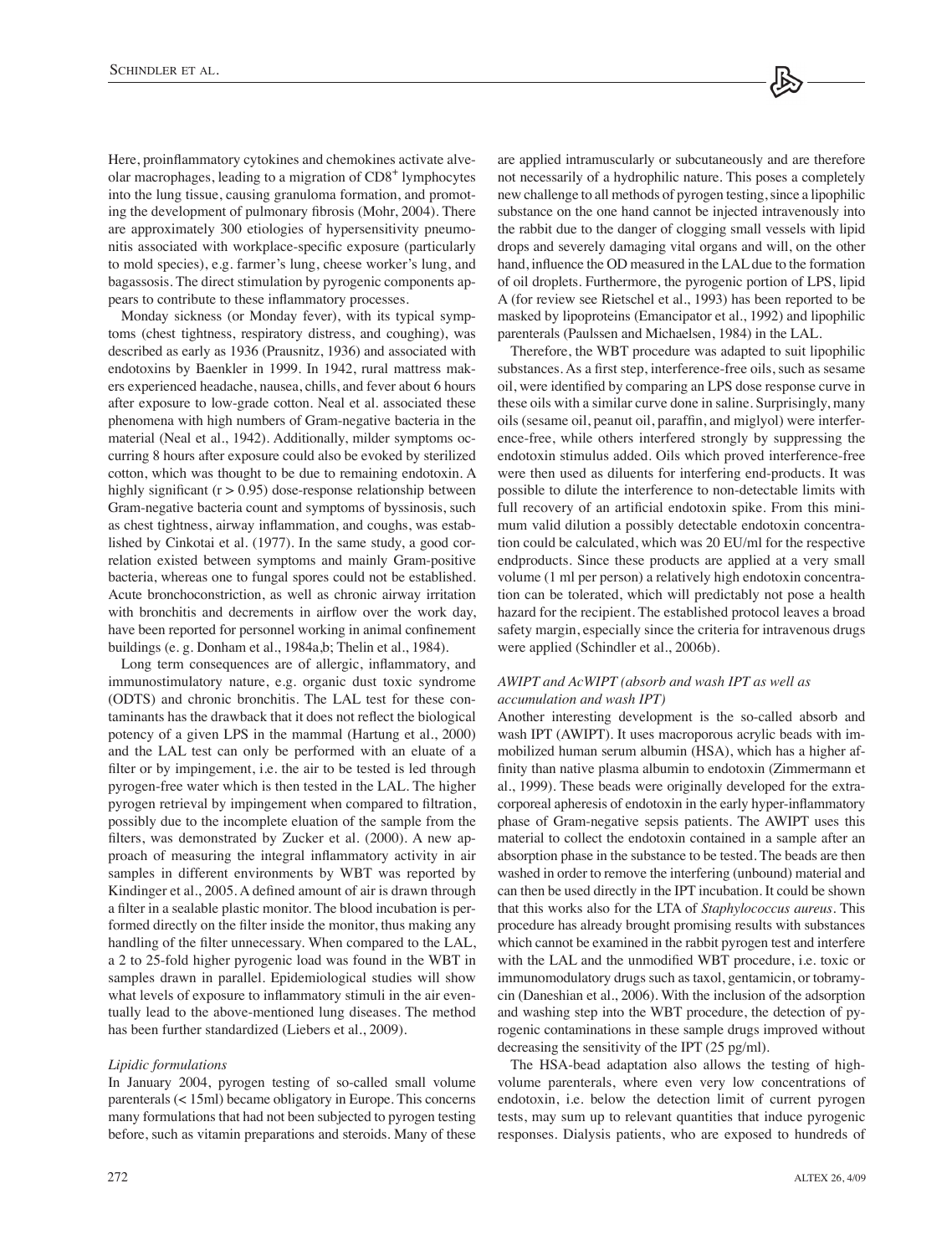litres of fluids every week, pose a prime example. To them, the dialysis membrane is the only barrier between the microorganisms and pyrogens in the dialysis fluid and the blood stream. A variety of accessory symptoms associated with the enrichment of pyrogenic impurities in dialysis patients are thought to lead to dialysis related chronic inflammatory disease, e.g. increase of soluble CD14, elevated C-reactive protein, fibrinogen, amyloid protein, reduced transferrin, and albumin (Mitzner et al., 1995; Amato, 2002; Tranaeus et al., 2008). The testing of the efficiency of these membranes in holding back pyrogens is, in turn, dependent on the detection limits of our current pyrogen test systems. The maximum pyrogen concentrations of dialysis fluids and water is suggested by various pharmacopoeias and the AAMI (Association for the Advancement of Medical Instrumentation), and the ranges are between 0.03 (ultrapure) and 2 EU/ml (Ward, 2004). These limits have also been defined based on the sensitivity of the LAL.

The accumulation wash IPT (AcWIPT) uses the HSA-beads to collect the endotoxin from solutions containing low concentrations of endotoxin on their surface until a contamination can be detected. Using this procedure, the detection limit of the WBT could be lowered (from 0.25 EU/ml of *E. coli* endotoxin down to 0.001 EU/ml) (Daneshian et al., 2008), which is 10-fold more sensitive than the most sensitive LAL test available (Fig. 4). As the structure of some pyrogens may not yet be known, the spectrum of pyrogens that are detectable with these beads might be limited. However, the HSA-beads were able to collect the prominent pyrogens LPS, LTA, and the fungal pyrogen zymosan in both described procedures, i.e. AWIPT and AcWIPT.

All in all, the further development of the WBT into the modified forms of the AWIPT and AcWIPT promises to overcome shortcomings due to interferences of given drugs or substances with the classical WBT procedure, to lower the detection limit by log orders, and to provide a useful tool for the testing of toxic or strongly interfering substances, even those that suppress the immune system and therefore cytokine production.



#### **Fig. 4: Limit of detection in the AcWIPT**

By accumulating endotoxin to human serum albumin coated beads and measuring these in the WBT (Daneshian et al., 2008), the limit of detection can be lowered by several log orders.

#### **8 Conclusions**

Pyrogens (fever-inducing substances) from microorganisms can occur as contaminations of parenterals. Until now, the safety of injectable drugs has been assessed by the *in vivo* rabbit pyrogen test and the *in vitro* Limulus amoebocyte lysate test (LAL).

The new cell-based *in vitro* pyrogen test based on fresh or cryopreserved human whole blood (WBT) has been successfully validated and has proven to be a reliable and useful tool for a wide spectrum of applications, ensuring patient safety in many medical fields such as hydrophilic and lipophilic drugs, dialysis fluids, airborne pyrogens, medical devices, and biologicals. It is capable of measuring all known pyrogens relevant for the human and is highly reliable, robust, and easy to perform.

# **Abbreviations**

**AAMI:** Association for the Advancement of Medical Instrumentation **AcWIPT:** accumulation and wash *in vitro* pyrogen test **AWIPT:** absorb and wash *in vitro* pyrogen test **cAMP:** cyclic adenosinmonophosphate **DMSO:** dimethylsulfoxide **ECVAM:** European Centre for the Validation of Alternative Methods **ELISA:** enzyme-linked immunosorbent assay **ELC:** endotoxin limit concentration **EU:** endotoxin unit **HD:** hemodialysis **HAS:** human serum albumin **IL:** interleukin **IPT:** *in vitro* pyrogen test **LAL:** Limulus amoebocyte lysate **LPS:** lipopolysaccharide **LTA:** lipoteichoic acid **NIH:** National Institutes of Health **NIBSC:** National Institute of Biological Standards and Controls **OD:** optical density **OVLT:** organum vasculosum laminae terminalis **PBMCs:** peripheral blood mononuclear cells **PEI:** Paul-Ehrlich Institute; **PG:** prostaglandin **POD:** peroxidase **RNA:** ribonucleic acid **TMB:** tetramethylbenzidine **TNF:** tumor necrosis factor **USP:** United States *Pharmacopoeia* **WBT:** whole blood test

#### **References**

- Amato, R. L. (2002). The link between dialysate and chronic inflammatory disease in hemodialysis. *Nephrol. Nurs. J. 29*, 490-4922.
- Anderson, J. M. and Miller, K. M. (1984). Biomaterials biocom-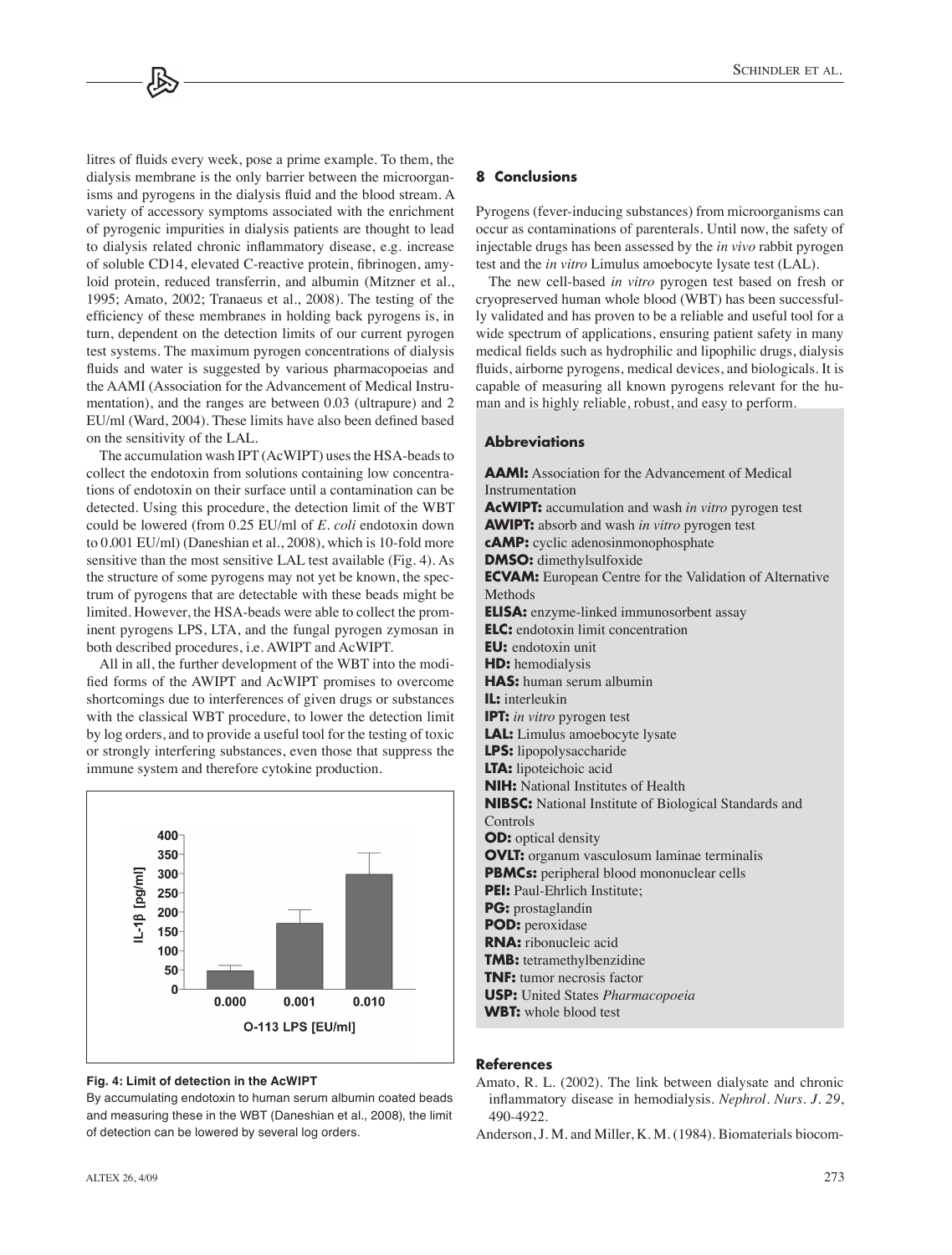patibility and the macrophage. *Biomaterials 5*, 5-10.

- Arvanitidou, M., Spaia, S., Katsinas, C. et al. (1998). Microbiological quality of water and dialysate in all haemodialysis centres of Greece. *Nephrol. Dial. Transplant. 13*, 949-954.
- Association for the Advancement of Medical Instrumentation (2001). *AAMI Standards and Recommended Practices, vol. 3* (1-332). Arlington: American National Standards Institute.
- Atkins, E. and Morse, S. I. (1967). Studies in staphylococcal fever. VI. Responses induced by cell walls and various fractions of staphylococci and their products. *Yale J. Biol. Med. 39*, 297-311.
- Atkins, E. and Huang, W. C. (1958). Studies on the pathogenesis of fever with influenza virus. I. The appearance of an endogenous pyrogen in the blood following intravenous injection of virus. *J. Exp. Med. 107*, 383-401.
- Bambauer, R., Schauer, M., Jung, W. K. et al. (1994). Contamination of dialysis water and dialysate. A survey of 30 centers. *ASAIO J. 40*, 1012-1016.
- Baz, M., Durand, C., Ragon, A. et al. (1991). Using ultrapure water in hemodialysis delays carpal tunnel syndrome. *Int. J. Artif. Organs 14*, 681-685.
- Beeson, P. B. (1948). Temperature-elevating effect of a substance obtained from Polymorphonuclear leucocytes. *J. Clin. Invest. 27*, 524.
- Bennett, I. L. and Beeson, P. B. (1953). Studies on the pathogenesis of fever. II. Characterization of fever-producing substances from polymorphonuclear leukocytes and from the fluid of sterile eluates. *J. Exp. Med. 98*, 493-508.
- Blajchman, M. A., Beckers, E. A., Dickmeiss, E. et al. (2005). Bacterial detection of platelets: Current problems and possible resolutions. *Transfus. Med. Rev. 19*, 259-272.
- Bodel, P. T. and Atkins, E. (1965). Studies in staphylococcal fever. V. Staphylococcal filtrate pyrogen. *Yale J. Biol. Med. 38*, 282-298.
- Brandenburg, K., Howe, J., Gutsman, T. and Garidel, P. (2009). The expression of endotoxic activity in the Limulus test as compared to cytokine production in immune cells. *Curr. Med. Chem. 16*, 2653-2660.
- Braude, A. I., McConnell, J. and Douglas, H. (1960). Fever from pathogenic fungi. *J. Clin. Invest. 39*, 1266-1276.
- Brunson, K. W. and Watson, D. W. (1974). Pyrogenic specificity of streptococcal exotoxins, staphylococcal enterotoxin, and gram-negative endotoxin. *Infect. Immun. 10*, 347-351.
- Carlin, G. and Viitanen, E. (2005). In vitro pyrogenicity of the diphtheria, tetanus and acellular pertussis components of a trivalent vaccine. *Vaccine 23*, 3709-3715.
- Carlin, G. and Viitanen, E. (2003). In vitro pyrogenicity of a multivalent vaccine: Infanrix. *PharmEuropa 15*, 418-423.
- Cinkotai, F. F., Lockwood, M. G. and Rylander, R. (1977). Airborne micro-organisms and prevalence of byssinotic symptoms in cotton mills. *Am. Ind. Hyg. Assoc. J. 38*, 554-559.
- Daneshian, M., von Aulock, S. and Hartung, T. (2009). Assessment of pyrogenic contaminations with the validated human whole blood assay. *Nature Protocols 12*, 1709-1721.
- Daneshian, M., Wendel, A., Hartung, T. and von Aulock, S. (2008). High sensitivity pyrogen testing in water and dialysis

solutions. *J. Immunol. Meth. 336*, 64-70.

- Daneshian, M., Guenther, A., Wendel, A. et al. (2006). In vitro pyrogen test for toxic or immunomodulatory drugs. *J. Immunol. Meth. 313*, 169-175.
- De Boer, M., Reijneke, R., Van de Griend, R. J. et al. (1981). Large-scale purification and cryopreservation of human monocytes. *J. Immunol. Methods 43*, 225-239.
- Dehus, O., Hartung, T. and Hermann, C. (2006). Endotoxin evaluation of eleven lipopolysaccharides by whole blood assay does not always correlate with Limulus amebocyte lysate assay. *J. Endotoxin Res. 12*, 171-180.
- Deininger, S., Traub, S., Aichele, D. et al. (2008). Presentation of lipoteichoic acid potentiates its inflammatory activity. *Immunobiol. 213*, 519-529.
- Dinarello, C. A. (2004). Infection, fever, and exogenous and endogenous pyrogens: some concepts have changed. *J. Endotoxin Res. 10,* 201-222.
- Dinarello, C. A., Koch, K. M. and Shaldon, S. (1999). Interleukin-1 and its relevance in patients treated with hemodialysis. *Kidney Int. 33*, 21-26.
- Dinarello, C. A., Cannon, J. G., Mancilla, J. et al. (1991). Interleukin-6 as an endogenous pyrogen: induction of prostaglandin E2 in brain but not in peripheral blood mononuclear cells. *Brain Res. 562*, 199-206.
- Dinarello, C. A., Cannon, J. G., Wolff, S. M. et al. (1986). Tumor necrosis factor (cachectin) is an endogenous pyrogen and induces production of interleukin-1. *J. Exp. Med. 163*, 1433- 1450.
- Dinarello, C. A., Koch, K. M. and Shaldon, S. (1988). Interleukin-1 and its relevance in patients treated with hemodialysis. *Kidney Int. Suppl. 24*, 21-26.
- Dinarello, C. A., Goldin, N. P. and Wolff, S. M. (1974). Demonstration and characterization of two distinct human leukocytic pyrogens. *J. Exp. Med. 139*, 1369-1381.
- Draing, C., Sigel, S., Deininger, S. et al. (2008). Cytokine induction by Gram-positive bacteria. *Immunobiol. 213*, 285-296.
- Donham, K. J., Zavala, D. C. and Merchant, J. A. (1984a). Acute effects of the work environment on pulmonary functions of swine confinement workers. *Am. J. Ind. Med. 5*, 367-375.
- Donham, K. J., Zavala, D. C. and Merchant, J. A. (1984b). Respiratory symptoms and lung function among workers in swine confinement buildings: a cross-sectional epidemiological study. *Arch. Environ. Health 39*, 96-101.
- Emancipator, K., Csako, G. and Elin, R. J. (1992). In vitro inactivation of bacterial endotoxin by human lipoproteins and apolipoproteins. *Infect. Immun. 60*, 596-601.
- Eperon, S. and Jungi, T. W. (1996). The use of human monocytoid lines as indicators of endotoxin. *J. Immunol. Methods 194*, 121-129.
- Evans, R. C. and Holmes, C. J. (1991). In vitro study of the transfer of cytokine-inducing substances across selected highflux hemodialysis membranes. *Blood Purif. 9,* 92-101.
- Favero, M. S., Petersen, N. J., Boyer, K. M. et al. (1974). Microbial contamination of renal dialysis systems and associated health risks. *Trans. Am. Soc. Artif. Intern. Organs 20A*, 175-183.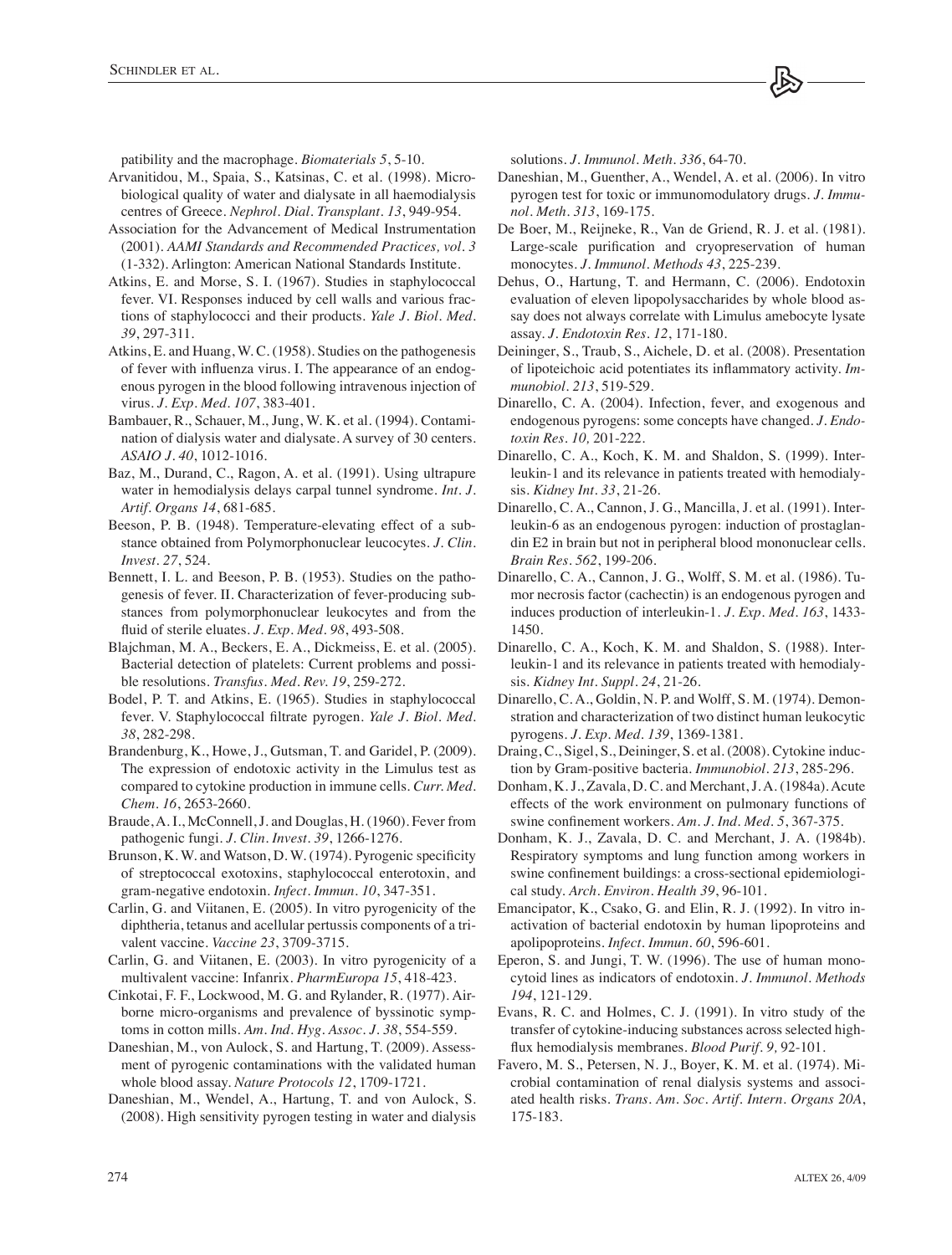#### Fennrich, S., Fischer, M., Hartung, T. et al. (1999). Detection of endotoxins and other pyrogens using human whole blood. *Dev. Biol. Stand 101*, 131-139.

- Fischer, M., Keller-Stanislawski, B., Schober-Bendixen, S. et al. (2001). Effect of the preservative thiomersal on the release of interleukin-1 beta from human peripheral blood cells. *AL-TEX 18*, 47-49.
- Grötsch, W., Leimbach, R. and Sonnenschein, B. (1992). On the safety of medical products: The detection of endotoxin on sterile surgical gloves. *Hyg. Med. 17*, 200-206.
- Grötsch, W. and Eibach, F. (1990). Pyrogenprüfung von Verbandstoffen und verwandten Medicalprodukten. *Hyg. Med. 15*, 45-54.
- Hartung, T. (2008). Food for thought … on animal tests. *ALTEX 25*, 3-9.
- Hartung, T., Aaberge, I., Berthold, S. et al. (2001). Novel pyrogen tests based on the human fever reaction. The report and recommendations of ECVAM workshop 43. *ATLA 29*, 99- 123.
- Hartung, T. (2002). Comparison and validation of novel pyrogen tests based on the human fever reaction. *ATLA 30 Suppl. 2*, 49-51.
- Hartung, T., Fennrich, S., Fischer, M. et al. (2000). *Prevalidation of an alternative to the rabbit pyrogen test based on human whole blood*. In M. Balls, A. M. van Zeller and M. E. Halder (eds.), Progress in the Reduction, Refinement and Replacement of Animal Experimentation (991-999). Amsterdam, The Netherlands: Elsevier Science B. V.
- Hartung, T. and Wendel, A. (1995). Detection of Pyrogens using human whole blood. *ALTEX 12*, 70-75.
- Hasiwa, M., Kullmann, K., von Aulock, S. et al. (2007). An in vitro pyrogen safety test for immune-stimulating components on surfaces. *Biomaterials 28*, 1367-1375.
- Hoffmann, S., Peterbauer, A., Schindler, S. et al. (2005a). International validation of novel pyrogen tests based on human monocytoid cells. *J. Immunol. Methods 298*, 161-173.
- Hoffmann, S., Luederitz-Puechel, U., Montag-Lessing, T. and Hartung, T. (2005b). Optimisation of pyrogen testing in parenterals according to different pharmacopoeias by probabilistic modelling. *J. Endotoxin Res. 11*, 25-31.
- Hurton, L., Berkson, J. and Smith, S. (2009). *Biology and Conservation of Horseshoe Crabs. The Effect of Hemolymph Extraction Volume and Handling Stress on Horseshoe Crab Mortality* (331-346). Heidelberg, Springer-Verlag GmbH.
- Kindinger, I., Daneshian, M., Baur, H. et al. (2005). A new method to measure air-borne pyrogens based on human whole blood cytokine response. *J. Immunol. Methods 298*, 143-153.
- Klein, E., Pass, T., Harding, G. B. et al. (1990). Microbial and endotoxin contamination in water and dialysate in the central United States. *Artif. Organs 14*, 85-94.
- Kobayashi, G. S. and Friedman, L. (1964). Characterization of the pyrogenicity of Candida albicans, saccharomyces cervisiae, and cryptococcus neoformans. *J. Bacteriol. 88*, 660- 666.
- Kuehnert, M. J., Roth, V. R., Haley, N. R. et al. (2001). Transfusion-transmitted bacterial infection in the United States, 1998

through 2000. *Transfusion 41*, 1493-1499.

- Kulander, L., Nisbeth, U., Danielsson, B. G. and Eriksson, O. (1993). Occurrence of endotoxin in dialysis fluid from 39 dialysis units. *J. Hosp. Infect. 24*, 29-37.
- Kullmann, K. (2002). Adaption des In Vitro Pyrogen Tests (IPT) für prothetische Materialien, Master Thesis, Fachbereich Biologie der Universität Konstanz, Germany.
- Kure, R., Grendahl, H. and Paulssen, J. (1982). Pyrogens from surgeons' sterile latex gloves. *Acta Pathol. Microbiol. Immunol. Scand. [B] 90*, 85-88.
- Laburn, H. P., Rosendorff, C., Willies, G. and Woolf, C. (1974). Proceedings: A role for noradrenaline and cyclic AMP in prostaglandin E1 fever. *J. Physiol. 240*, 49P-50P.
- Laurence, R. A. and Lapierre, S. T. (1995). Quality of hemodialysis water: a 7-year multicenter study. *Am. J. Kidney Dis. 25*, 738-750.
- Levin, J. and Bang, F. B. (1964a). A description of cellular coagulation in the limulus. *Bull. Johns Hopkins Hosp. 115*, 337- 345.
- Levin, J. and Bang, F. B. (1964b). The role of endotoxin in the extracellular coagulation of limulus blood. *Bull. Johns Hopkins Hosp. 115*, 265-274.
- Li, S., Goorha, S., Ballou, L. R. and Blatteis, C. M. (2003). Intracerebroventricular interleukin-6, macrophage inflammatory protein-1 beta and IL-18: pyrogenic and PGE2-mediated? *Brain Res. 992*, 76-84.
- Li, S., Ballou, L. R., Morham, S. G. and Blatteis, C. M. (2001). Cyclooxygenase-2 mediates the febrile response of mice to interleukin-1beta. *Brain Res. 910*, 163-173.
- Li, S., Wang, Y., Matsumura, K. et al. (1999). The febrile response to lipopolysaccharide is blocked in cyclooxygenase-2(-/-), but not in cyclooxygenase-1(-/-) mice. *Brain Res. 825*, 86-94.
- Liebers, V., Stubel, H., Düser M. et al. (2009). Standardization of whole blood assay for determination of pyrogenic activity in organic dust samples. *Int. J. Hygiene Env. Health 212*, 547-556.
- Lonnemann, G., Behme, T. C., Lenzner, B. et al. (1992). Permeability of dialyzer membranes to TNF alpha-inducing substances derived from water bacteria. *Kidney Int. 42*, 61-68.
- Marion-Ferey, K., Leid, J. G., Bouvier, G. et al. (2005). Endotoxin level measurement in hemodialysis biofilm using "the whole blood assay". *Artif. Organs 29*, 475-481.
- Mazzotti, F., Beuttler, J., Zeller, R. et al. (2007). In vitro pyrogen test – a new test method for solid medical devices. *J. Biomed. Mater Res. 80*, 276-282.
- McClosky, W. T., Price, C. W., van Winkle, W. J. et al. (1943). Results of the first USP collaborative study of pyrogens. *J. Am. Pharm. Assoc. 32*, 69-73.
- McDonald, C. P., Hartley, S., Orchard, K. et al. (1998). Fatal Clostridium perfringens sepsis from a pooled platelet transfusion. *Transfus. Med. 8*, 19-22.
- Mitzner, S., Stange, J., Pichel, K. et al. (1995). Increased soluble CD14 levels in patients on hemodialysis. Influence of dialysate endotoxin or incompatibility to dialyzer membranes? *ASAIO J 41*, M707-708.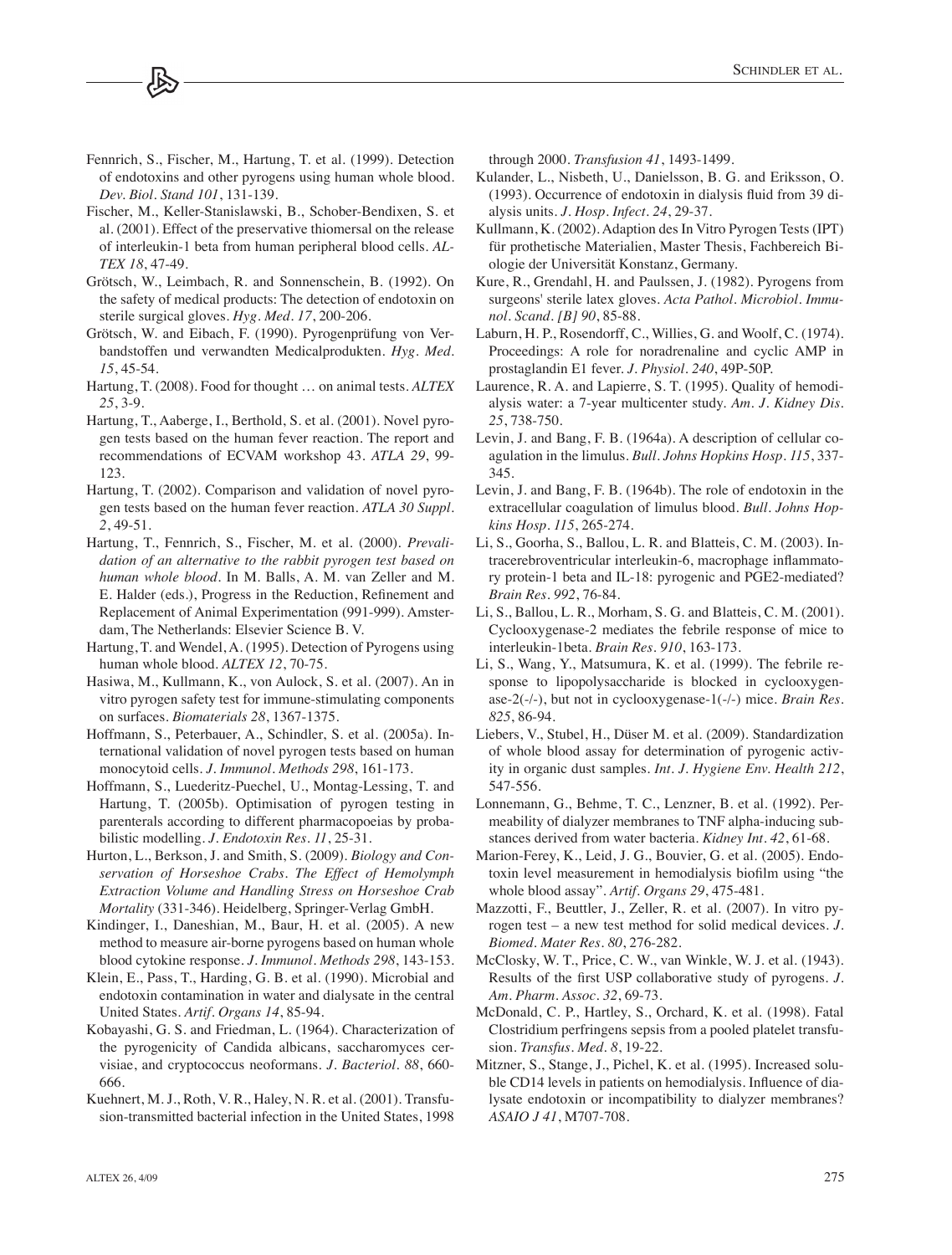- Miyasaka, N., Sato, K., Kitano, Y. et al. (1992). Aberrant cytokine production from tenosynovium in dialysis associated amyloidosis. *Ann. Rheum. Dis. 51*, 797-802.
- Mohr, L. C. (2004). Hypersensitivity pneumonitis. *Curr. Opin. Pulm. Med. 10*, 401-411.
- Morath, S., Geyer, A., Spreitzer, I. et al. (2002). Structural decomposition and heterogeneity of commercial lipoteichoic acid preparation. *Infect. Immun. 70*, 938-944.
- Morath, S., Geyer, A. and Hartung, T. (2001). Structure-function relationship of cytokine induction by lipotechoic acid from Staphylococcus aureus. *J. Exp. Med. 193*, 393-398.
- Neal, P. A., Schneiter, R. and Caminita, B. H. (1942). Report on acute illness among rural mattress makers using low grade, stained cotton. *JAMA 119*, 1074-1082.
- Pegues, D. A., Oettinger, C. W., Bland, L. A. et al. (1992). A prospective study of pyrogenic reactions in hemodialysis patients using bicarbonate dialysis fluids filtered to remove bacteria and endotoxin. *J. Am. Soc. Nephrol. 3*, 1002-1007.
- Perez, P., Salmi, R., Folléa, G. et al. (2001). Determinants of transfusion-associated bacterial contamination: results of the French BACTHEM case-control study. *Transfusion 41*, 862- 871.
- Peterbauer, A. and Werner-Felmayer, G. (1999). Further development of a cell culture model for the detection of bacterial pyrogens. *ALTEX 16*, 3-8.
- Phillips, G., Hudson, S. and Stewart, W. K. (1994). Persistence of microflora in biofilm within fluid pathways of contemporary haemodialysis monitors (Gambro AK-10). *J. Hosp. Infect. 27*, 117-125.
- Pool, E. J., Johaar, G., James, S. et al. (1998). The detection of pyrogens in blood products using an ex vivo whole blood culture assay. *J. Immunoassay 19*, 95-111.
- Poole, S., Dawson, P. and Gaines Das, R. E. (1997). Second international standard for endotoxin: calibration in an international collaborative study. *J. Endotoxin Res. 4*, 221-231.
- Prausnitz, C. (1936). *Investigations on respiratory dust disease in operatives in the cotton industry. Medical Research Council, Special report series 212*, 1-73, His Majesty̓s Stationery Office, London.
- Raij, L., Shapiro, F. L. and Michael, A. F. (1973). Endotoxemia in febrile reactions during hemodialysis. *Kidney Int. 4*, 57- 60.
- Rich, A. and Harris, A. K. (1981). Anomalous preference of cultured macrophages for hydrophobic and roughened substrata. *J. Cell Sci. 50*, 1-7.
- Rietschel, E. T., Kirikae, T., Schade, F. U. et al. (1993). The chemical structure of bacterial endotoxin in relation to bioactivity. *Immunobiol. 187*, 169-190.
- Refai, A. K., Textor, M., Brunette, D. M. and Waterfield, J. D. (2004). Effect of titanium surface topography on macrophage activation and secretion of proinflammatory cytokines and chemokines. *J. Biomed. Res. 70A*, 194-205.
- Rosenberg, S. A. (2001). Cellular therapy: an introduction. *Cancer J. 7 Suppl. 2*, 51-52.
- Rotta, J. (1975). Endotoxin-like properties of the peptidoglycan. Z. Immunitätsforsch. *Exp. Klin. Immunol. 149*, 230-244.
- Rudloe, A. and Hernkind, A. E. (1983). The effect of heavy bleeding on mortality of the horseshoe crab, Limulus polyphemus, in the natural environment. *J. Invertebr. Pathol. 42*, 167-176.
- Schindler, S., Spreitzer, I., Loschner, B. et al. (2006a). International validation of pyrogen tests based on cryopreserved human primary blood cells. *J. Immunol. Meth. 316*, 42-51.
- Schindler, S., Rosenberg, U., Schlote, D. et al. (2006b). Pyrogen testing of lipidic parenterals with a novel in vitro test. *PharmEuropa Sci. Notes*, 1-7.
- Schindler, S., Asmus, S., von Aulock, S. et al. (2004). Cryopreservation of human whole blood for pyrogenicity testing. *J. Immunol. Meth. 294*, 89-100.
- Schindler, S., Bristow, A., Cartmell, T. et al. (2003). Comparison of the reactivity of human and rabbit blood towards pyrogenic stimuli. *ALTEX 20*, 59-63.
- Schleifer, K. H. (1975). Chemical structure of the peptidoglycan, its modifiability and relation to the biological activity. Z. Immunitätsforsch. *Exp. Klin. Immunol. 149*, 104-117.
- Schouten, W. E., Grooteman, M. P., van Houte, A. J. et al. (2000). Effects of dialyser and dialysate on the acute phase reaction in clinical bicarbonate dialysis. *Nephrol. Dial. Transplant. 15*, 379-384.
- Schwalbe, S., Holzhauer, M., Schaeffer, J. et al. (1997). Beta 2-microglobulin associated amyloidosis: a vanishing complication of long-term hemodialysis. *Kidney Int. 52*, 1077- 1083.
- Shmunes, E. and Darby, T. (1984). Contact dermatitis due to endotoxin in irradiated latex gloves. *Contact Dermatitis 10*, 240-244.
- Soskolne, W. A., Cohen, S., Sennerby, L. et al. (2002). The effect of titanium surface roughness on the adhesion of monocytes and their secretion of TNF-α and PGE2. *Clin. Oral Implants Res. 13*, 86-93.
- Spreitzer, I., Löschner, B., Schneider, C. K. et al. (2007). 10 years of experience with alternative pyrogen tests (monocyte activation tests). *AATEX 14 Spec. Issue*, 587-589. Proc. 6th World Congress on Alternatives & Animal Use in the Life Sciences August 21-25, 2007, Tokyo, Japan.
- Spreitzer, I., Fischer, M., Hartzsch, K. et al. (2002). Comparative study of rabbit pyrogen test and human whole blood assay on human serum albumin. *ALTEX 19 Suppl. 1*, 73-75.
- Steere, A. C., Rifaat, M. K., Seligmann, E. B. et al. (1978). Pyrogen reactions associated with the infusion of normal serum albumin (human). *Transfusion 18*, 102-107.
- Stoddard, M. B., Pinto, V., Keiser, P. B. and Zollinger, W. (2009). Evaluation of a Whole Blood Cytokine Release Assay for Use in Measuring Endotoxin Activity of Group B Neisseria meningitidis Vaccines Made from Lipid A Acylation Mutants. *Clin. Vaccine Immunol*, published online ahead of print on 18 November 2009.
- Tranaeus, A. and Yao, Q. (2008). Immune dysfunction in dialysis patients – prevention and treatment strategies. *Perit. Dial. Int. 28 Suppl. 3*, S161-166.
- Thelin, A., Tegler, O. and Rylander, R. (1984). Lung reactions during poultry handling related to dust and bacterial endotoxin levels. *Eur. J. Respir. Dis. 65*, 266-271.